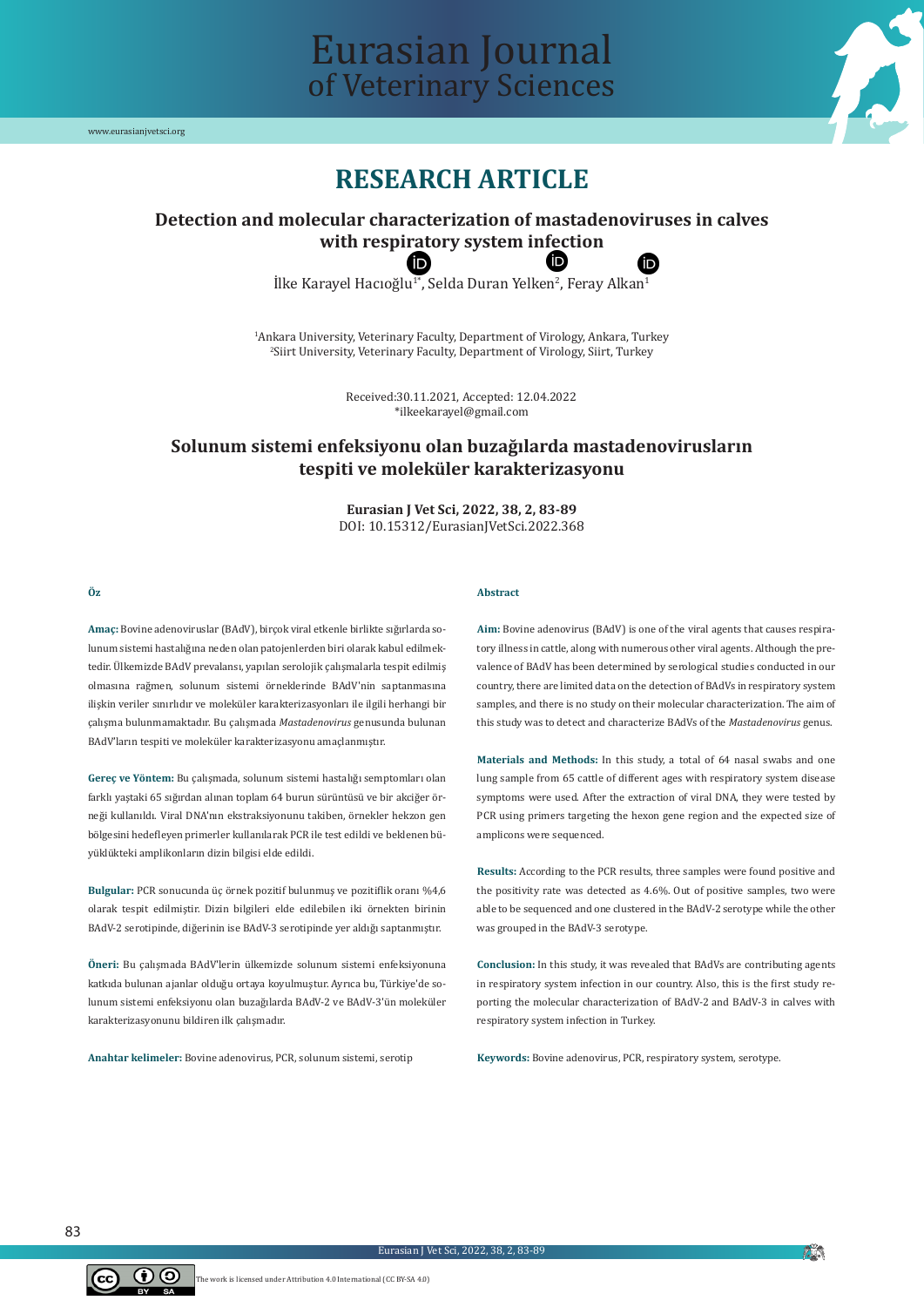#### **Introduction**

Bovine respiratory system disease (BRD) is one of the most important problems of livestock breeding worldwide. BRD is defined as a multifactorial disease as it develops due to the interaction between many factors including the host, environment, herd management as well as viral and bacterial infectious agents (Amat 2019). Viruses such as Bovine Respiratory Syncytial virus (BRSV), Bovine Parainfluenza 3 virus (BPIV3), Bovine Herpesvirus-1 (BHV-1), Bovine Coronavirus (BCoV), and Bovine Adenovirus (BAdV) are considered to be the main viral agents involved in this disease (Alkan 1998, Ng et al 2015, Timurkan et al 2015, 2019, Karayel Hacioğlu et al 2019, Sevinc Temizkan and Alkan 2021, Toker and Yeşilbağ 2021).

Adenoviruses are non-enveloped viruses containing linear and double-stranded DNA. Their icosahedral capsid possesses 240 hexon proteins, the main capsid component (919-968 amino acids), and 12 fiber attachment proteins linked to 12 penton base proteins involved in recognition and interaction with cellular receptors (ICTV 2020). There are six genera (*Mastadenovirus, Aviadenovirus, Atadenovirus, Siadenovirus, Ichtadenovirus* and *Testadenovirus*) in the *Adenoviridae* family (ICTV 2020). *Mastadenovirus* and *Atadenovirus* are the two genera that ten identified BAdVs have been assigned in so far (Paim et al 2021). BAdVs included in *Mastadenovirus*(subgroup I) are currently BAdV-1 (type Bovine mastadenovirus A), BAdV-2 (type Ovine mastadenovirus A), BAdV-3 (type Bovine mastadenovirus B), BAdV-9 (type Human mastadenovirus C), and BAdV-10 (type Bovine mastadenovirus C), while those within *Atadenovirus* (Subgroup II) are classified as BAdV-4, -5, -8, and -Rus strain (type Bovine atadenovirus D). BAdV-6 and BAdV-7 serotypes, are members of the genus *Atadenovirus*, however they have not been approved as species (ICTV 2020). Within the host species, adenoviruses are divided into serotypes according to their immunological characteristics determined by quantitative cross-neutralization tests (Lehmkuhl and Hobbs, 2008). In addition to serological tests, determination of phylogenetic relationships by comparison of sequence data plays an important role in classifying viruses within a genus (Reddy et al 1998).

BAdVs are usually associated with mild respiratory and gastrointestinal infections in cattle, they can also cause more serious respiratory system infections, conjunctivitis, keratitis, and pyrexia in certain cases (Mattson et al 1988, Yagubi et al 1998, Lehmkuhl et al 1999). Generally, young animals are more susceptible and the symptoms are more severe. Clinical symptoms may include nasal and ocular discharge, cough, anorexia, fever, pneumonia, diarrhea and polyarthritis (Mattson et al 1988, Zhu et al 2011, Ng et al 2015, Shen et al 2020).

Studies have shown that BAdV is widely distributed worldwide (Zhu et al 2011, Kubota et al 2021, Paim et al 2021). In Turkey, BAdV-1,-2,-3 infections were first reported by Burgu and Toker (1985). Subsequently, various seropositivity rate (8.1-87.87%) was detected in many serological studies (Öztürk et al 1992, Erol et al 2007, Yazici et al 2007, Duman et al 2009, Özgünlük and Gür, 2012, Kale et al 2013, Alpay et al 2014, Avci et al 2014, Koç and Oguzoglu 2018) whereas there is only one study (Alkan 1998) that reports the detection of subgroup I adenoviruses (BAdV-1, -2, -3,-9, and -10), from nasal discharge of cattle with respiratory disease. However, to date, no reports have focused on the molecular characterization of BAdVs in our country. Therefore, the aim of this study was to investigate and molecularly characterize BAdVs in the *Mastadenovirus* genus in the samples from cattle with respiratory system disease symptoms.

#### **Material and Methods**

#### Samples

Out of 65 samples tested in this study, 64 were nasal swabs from cattle, ages 7 days to  $\geq$ 5 years, with clinical symptoms of respiratory system infection, and one was a lung sample from calves with age 0-3 months. Respiratory disease was defined as the presence at least one of the following signs: nasal discharge, abnormal breathing, respiratory distress, increased respiratory rate and cough. These samples were collected from cattle housed in 15 farms located in four provinces (Ankara, İzmir, Denizli, Tokat) between 2017- 2020 (Table 1) by the field veterinarians and were sent to our laboratory in accordance with the transport conditions.

The study protocol was approved by the Ankara University Animal Experiments Local Ethics Committee (Decision No: 2021-22-201).

#### Extraction of viral DNA and PCR

Viral DNA was extracted by using the method by Sambrook et al. (1989) and subjected to semi-nested PCR using primer sets targeting the hexon gene, coding the hexon protein contain type-spesific epitopes, as described elsewhere (Sibley et al 2011) with some modifications. PCRs were performed using a Taq DNA Polymerase (Thermo Fisher Scientific, USA) and the reaction mixture consisted of 18.35 μl nuclease free water, 2.4 μl of MgCl<sub>2</sub> (25 mM), 3 μl of 10×Taq buffer, 1.25 μl of each primer, 1 μl of dNTP (10 mM each), 0.25 μl of Taq polymerase (500 U/μl), and 3 μl of DNA. For both rounds of semi-nested amplification, the following PCR protocols were used: initial denaturation for 5 min at 94°C, followed by 35 cycles of 94°C for 30 s, 55°C for 30 s, and 72°C for 1 min, finishing with a final extension at 72°C for 7 min. The amplification products were analyzed by 1% agarose gel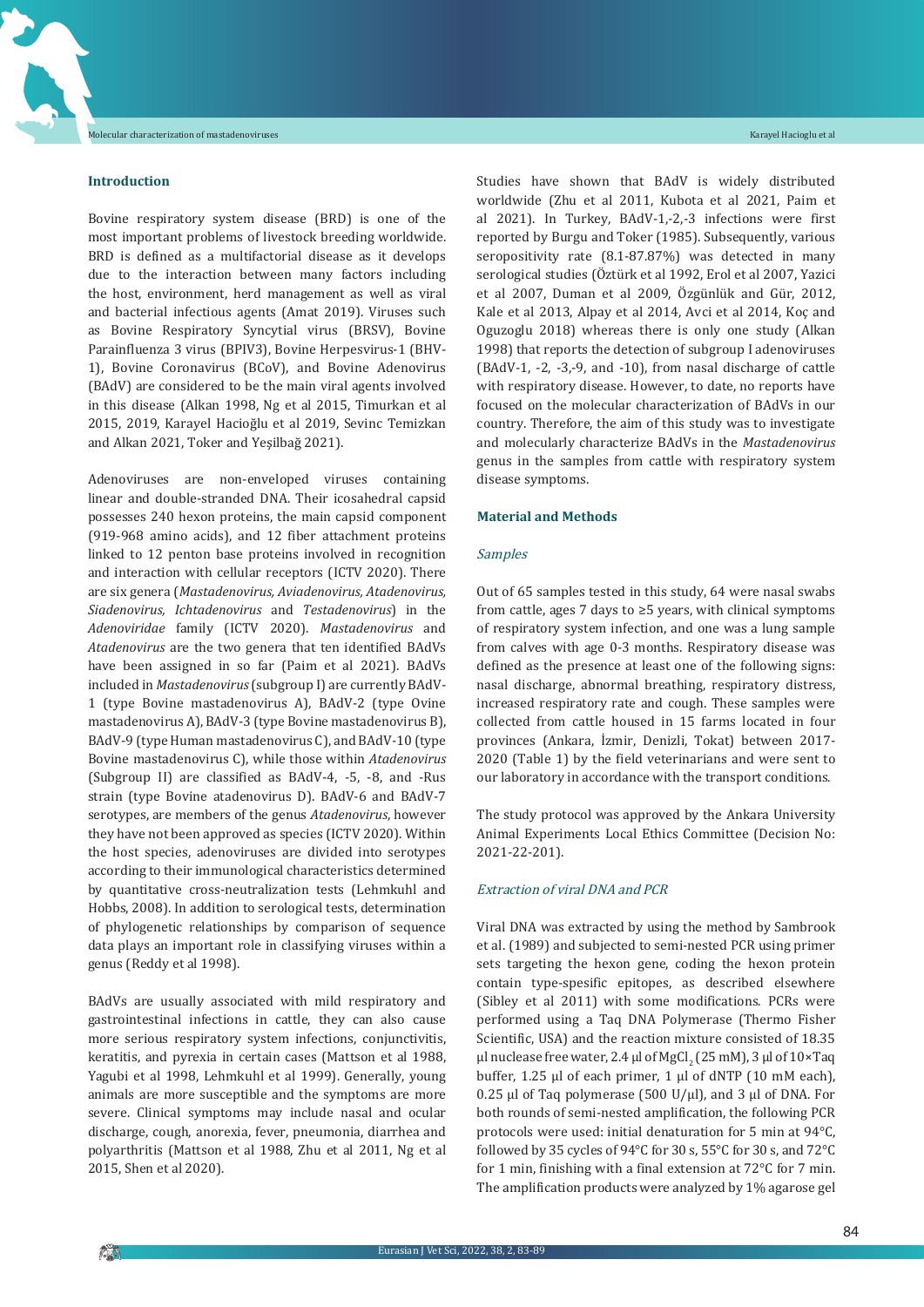

| Table 1. Detailed information of the samples from cattle used in this study |      |                         |                   |                   |  |  |  |
|-----------------------------------------------------------------------------|------|-------------------------|-------------------|-------------------|--|--|--|
| City                                                                        | Year | Number of farms sampled | Number of Samples | Age               |  |  |  |
| Ankara                                                                      | 2017 | 1                       | 3                 | $2-4$ months      |  |  |  |
|                                                                             | 2018 | 4                       | 20                | 10 days-10 months |  |  |  |
|                                                                             | 2019 | $\mathbf{1}$            | 7                 | $10-15$ days      |  |  |  |
|                                                                             | 2020 | $\mathbf{1}$            | 2                 | $\geq$ 5 years    |  |  |  |
| Denizli                                                                     | 2018 | $\mathbf{1}$            | 5                 | $7-30$ days       |  |  |  |
| İzmir                                                                       | 2017 | $\mathbf{1}$            | $\overline{4}$    | 4 years           |  |  |  |
|                                                                             | 2018 | $\mathbf{1}$            | 3                 | $\geq$ 5 years    |  |  |  |
|                                                                             | 2019 | $\mathbf{1}$            | $\overline{2}$    | 15 days           |  |  |  |
|                                                                             | 2020 | $\mathbf{1}$            | $4*$              | 0-3 months        |  |  |  |
| Tokat                                                                       | 2018 | $\overline{2}$          | 5                 | 15 days-8 months  |  |  |  |
|                                                                             | 2019 | $\mathbf{1}$            | 10                | 1-3 months        |  |  |  |
|                                                                             |      |                         |                   |                   |  |  |  |

\*One of the samples was the lung tissue from a calf died following severe respiratory infection.

electrophoresis and visualized under ultraviolet light.

#### Sequencing and phylogenetic analysis

The expected size PCR products were sequenced in both directions with the same primers used for amplification. Cognate sequences of reference BAdV strains representing different serotypes were retrieved from the GenBank database using the BLAST engine. The nucleotide sequences were aligned by using the Aliview Software (Larsson 2014). Phylogenetic analyses were conducted using MEGA X with the Kimura2+G algorithm and the Neighbour-Joining method and bootstrap testing (1000 replicates) (Kumar et al 2018). Nucleotide (nt) and amino acid (aa) sequence identities between sequences were analyzed using online tools (SIAS, http://imed. med.ucm.es/Tools/sias.html).

#### **Results**

In this study, out of the 65 samples, three nasal swabs were found positive by PCR thus the positivity rate was detected as 4.6% in samples and 20% (3/15) for sampled farms (Table 1). All of the positive nasal samples were from 3 months old calves (Table 2).

Out of the three amplicons of the expected size (588–714 bp), the two were able to be sequenced and the sequence data were deposited in GenBank. Based on the phylogenetic analysis of the partial hexon gene sequences of these two viruses, one BAdV was clustered in the BAdV-2 serotype while the other was grouped in the BAdV-3 serotype. They were named BAdV-2/9640/TUR/2019 (Accession No: OL513130) and BAdV-3/Mrt/TUR/2020 (Accession No: OL513131), respectively (Table 2 and Figure 1).

The nt and aa identities for the partial hexon gene of the detected viruses was compared with those of other BAdVs sequences available from GenBank. Data revealed that these two Turkish BAdVs shared 64.82% nt and 68.39% aa identity to each other. When the sequence of BAdV-2/9640/ TUR/2019 compared to those of other viruses in BAdV-2 serotype, the nt and aa identity were found 95.39-100% and 97.34-100%, respectively. Moreover, the nt and aa identities of BAdV-3/Mrt/TUR/2020 hexon gene with other viruses in

| Table 2. Detailed information of the positive samples detected in this study |                      |              |        |      |          |  |  |  |
|------------------------------------------------------------------------------|----------------------|--------------|--------|------|----------|--|--|--|
| <b>BAdV</b>                                                                  | Name                 | Accession No | City   | Year | Age      |  |  |  |
| $BAdV^*$                                                                     |                      | ۰            | Ankara | 2018 | 3 months |  |  |  |
| BAdV-2                                                                       | BAdV-2/9640/TUR/2019 | OL513130     | Tokat  | 2019 | 3 months |  |  |  |
| BAdV-3                                                                       | BAdV-3/Mrt/TUR/2020  | 01.513131    | Izmir  | 2020 | 3 months |  |  |  |

\* The serotype of the detected BAdV is unknown as it cannot be sequenced.

**FO** N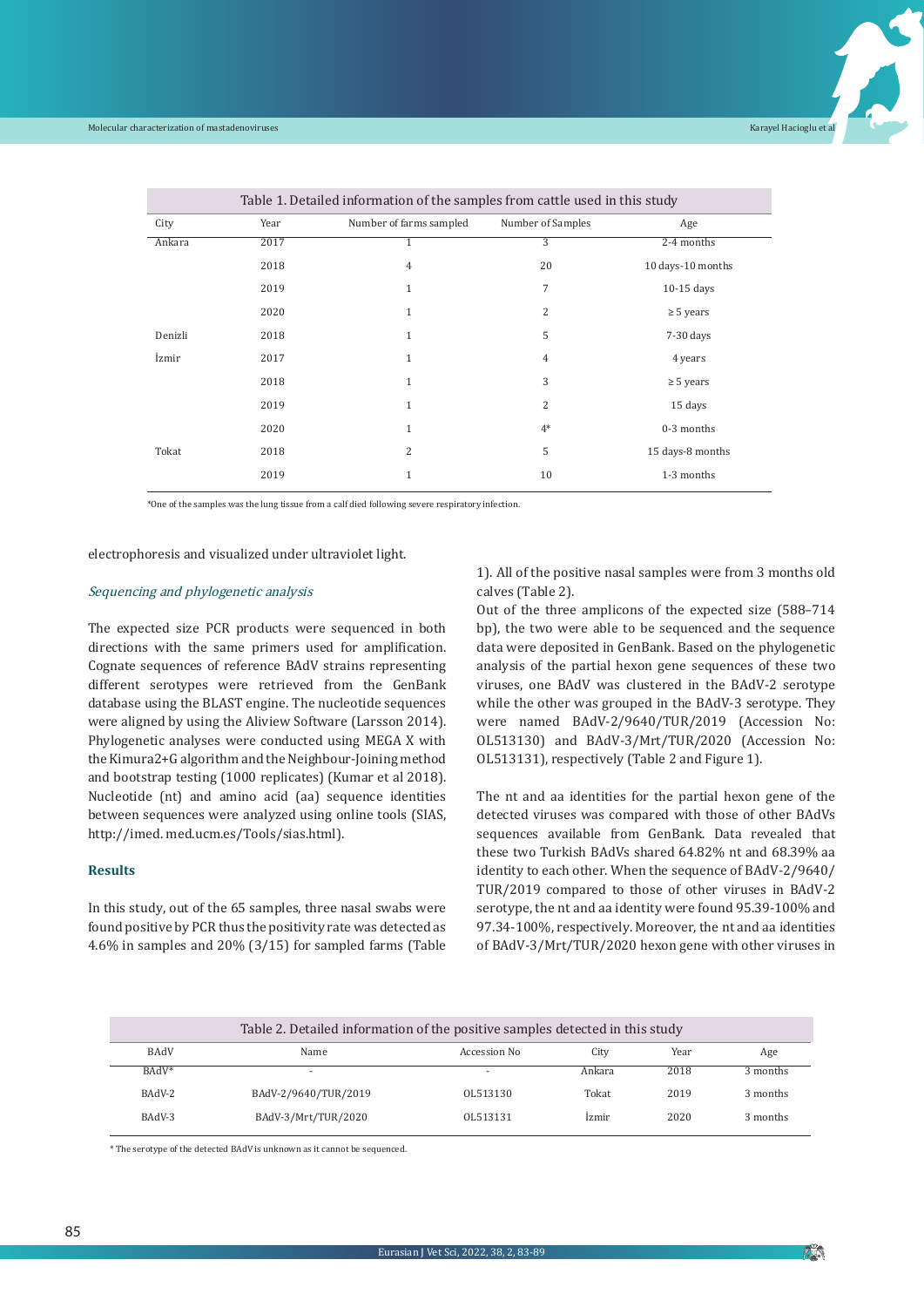

0.20

Figure 1. Neighbour-Joining phylogenetic tree based on the partial nucleotide sequences (580 bp) of the hexon gene. The strains investigated in this study are indicated by black dots.

the BAdV-3 serotype ranged from 91.65-98.71% and 93.23- 100%, respectively. **Discussion**

BAdV is considered as one of the important pathogens causing BRD in cattle (Mattson et al 1988, Yagubi et al 1998, Ng et al 2015, Zhang et al 2019, Shen et al 2020). Nevertheless, the extent of BAdV infection in Turkey is still unknown so far. In Turkey, BAdVs have been repeatedly associated with respiratory infections in cattle with different ages, based on serological studies (Öztürk and Yavru, 1992, Erol et al 2007, Yazici et al 2007, Duman et al 2009, Özgünlük and Gür 2012, Kale et al 2013, Alpay et al 2014, Koç and Oguzoglu 2018). In these studies, various seropositivity rates (8.1-87.87%) for subgroup I viruses (BAdV-1, -2, -3) were reported, in detail, 23.82-87.87%forBAdV-1, 21.9-68%forBAdV-2, 8.1-85.97% for BAdV-3 (Öztürk and Yavru 1992, Erol et al 2007, Yazici et al 2007, Duman et al 2009, Özgünlük and Gür 2012, Kale et al 2013, Alpay et al 2014). For all that, there is only one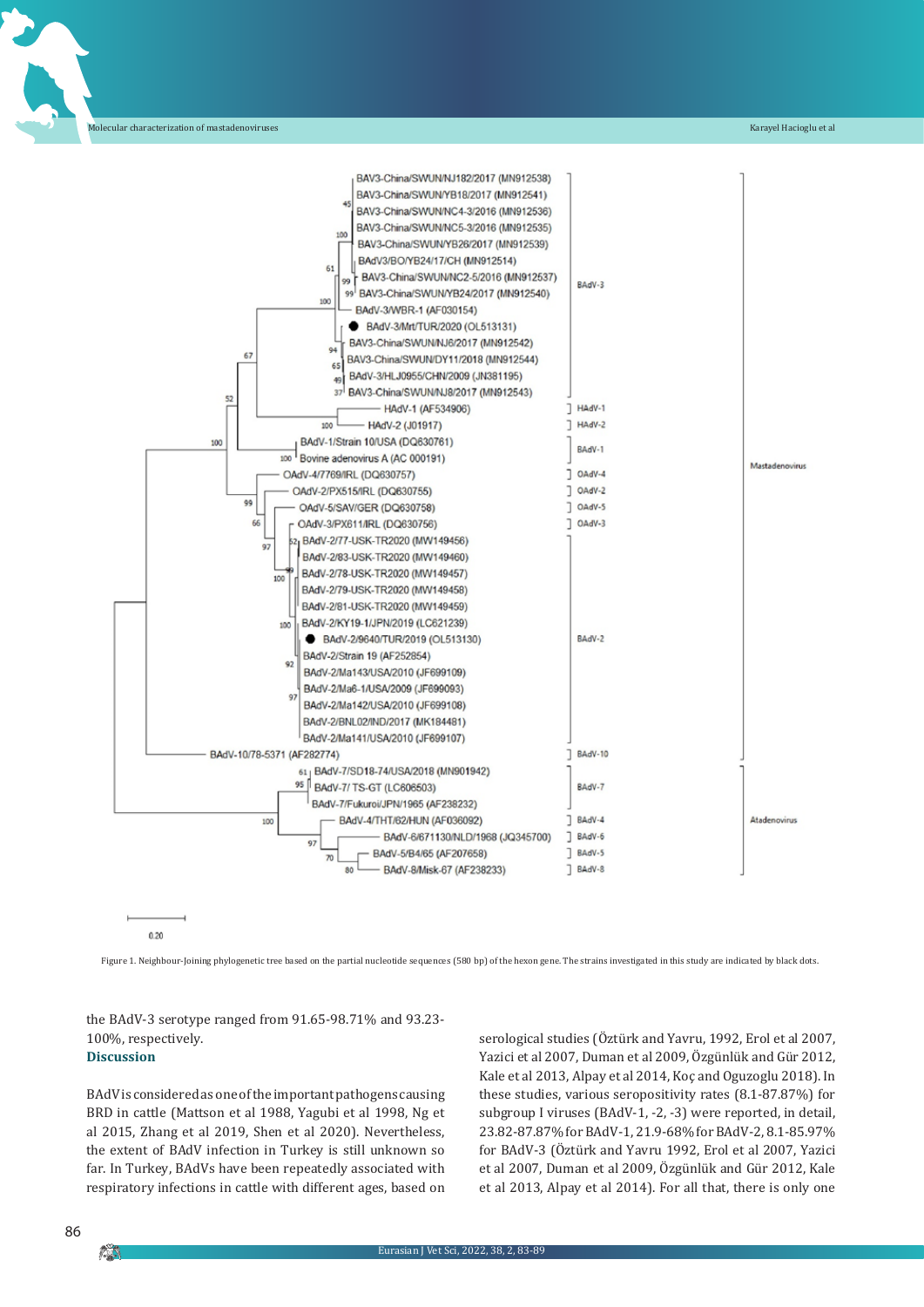study reporting the presence of BAdV in respiratory system samples from cattle housed in the different herds (Alkan 1998). Since the direct immunofluorescence test using the specific conjugate for subgroup I BAdVs was used as the detection method in that study, no serotype identification was determined for the detected BAdVs. Incidentally, the positivity rate with 4.6% (3/65) of our study is found quite similar to those of Alkan (1998) who also reported that the 4.6% (3/64) subgroup I BAdV positivity in cattle with respiratory system infection. It is known that it is essential to interpret data regarding the population it represents rather than individuals in the epidemiological analyses. It can be considered as remarkable data that BAdV positivity rates for farms were 20% (3/15) and 25% (2/8) in our study and in the previous study (Alkan 1998), respectively. In our opinion, it is not a coincidence that similar results were found in both studies for farms, and this indicates that these viruses are common pathogens in the farms in Turkey, as evidenced by previous studies reporting the high seropositivity rates (Öztürk and Yavru, 1992, Erol et al 2007, Yazici et al 2007, Duman et al 2009, Özgünlük and Gür 2012, Kale et al 2013, Alpay et al 2014, Koç and Oguzoglu 2018).

For the serotype identification of BAdV, the determination of phylogenetic relationships by comparison of sequence data plays an important role in classifying viruses within a genus (Reddy et al 1998). In this study, as in other adenovirus studies (Lehmkuhl and Hobbs 2008, Sibley et al 2011, Shen et al 2020, Zehra et al 2020), the hexon gene was selected for molecular analysis because the hypervariable regions of the hexon protein contain type-specific epitopes (Haque et al 2019). Based on the phylogenetic analysis of the partial hexon gene sequences, one of the positive samples was classified as BAdV-2 and the other as BAdV-3. Both serotypes were determined as contributing agents at the same rate (each 1.5%, 1/65) for respiratory system infections of cattle, although a limited number of samples were used. Unlike BAdV-2, BAdV-3 serotypes have been also reported with different rates in respiratory samples from cattle in several countries. Studies in the United States and China have reported high rates of BAdV-3 detection, with 48% and 78.7%, respectively (Ng et al 2015, Shen et al 2020). However, Zhang et al. (2018) reported lower rate (2%) of BAdV-3 in bovine respiratory system samples in China, as in our study (1.5%). We believe that further studies with different population will reveal new epidemiological data.

In this study, the main purpose is the identification of the local BAdV serotypes. The phylogenetic analysis of the BAdV-2/9640/TUR/2019, showed 100% identity with the reference virus of this serotype, Strain 19, and revealed a formation oftwo different clusters with other BAdV-2 strains from GenBank; NCBI databases (Figure 1). In contrast to the other BAdV-2 sequences deposited in GenBank from Turkey, BAdV-2/9640/TUR/2019 clustered with the reference

strain as well as BAdV-2 strains from field runoff and cattle bedding samples in America (Sibley et al 2011), from a cattle with pneumoenteritis in Japan (Kubota et al 2021), and from an environmental water sample in India (Zehra et al 2020). Although it was observed that the virus caused respiratory system symptoms and diarrhea in experimental infections (Darbyshire et al 1969, Belák et al 1977), studies showing that it was also detected in calves with severe or mild respiratory tract infections is limited (Kubota et al 2021). For this reason, the detection of BAdV-2 in the nasal samples from calves ages 3 months in this study provides an important contribution to the literature.

Although studies (Zhu et al 2011, Ng et al 2015, Shen et al 2020) have shown that BAdV-3 has a very wide geographical distribution since its first detection, there is limited sequence data of the hexon gene region in GenBank. These sequence data consists of BAdV-3 strains detected in China, as well as the one detected in the USA (KP264982), and the strains that are 100% homologous to the BAdV-3 reference virus WBR-1 (AF030154). According to the molecular analysis of the partial hexon gene, BAdV-3/Mrt/TUR/2020 clustered in the same branch with the Chinese strains (Figure 1) and found most closely related to BAV3-China/SWUN/DY11/2018 and BAV3-China/SWUN/NJ8/2017 (98.71% nt and 100% aa identity). All of these Chinese strains were detected in cattle with respiratory system disease (Zhu et al 2011, Shen et al 2020) such as the virus detected in this study. Shen et al. (2020) reported the findings indicating heterogeneity of BAdV-3 in their study. However, due to the fact that the presence of limited sequence data of BAdV-3 as mentioned above and no sequences have been reported in our country before, it was not possible to assess on the origin and evolution of our BAdV-3.

Adenoviruses were frequently detected in the samples in combination with other possible agents (Ng et al 2015, Zhang et al 2019). This study was designed to investigate the presence and characterization of BAdV in *Mastadenovirus* genus in the cattle with respiratory system infection, but not to determine the coinfection with other possible etiological agents. Therefore, there is no conclusion of interest for other possible pathogens that cause the infection and/or the coinfection in sampled animals. It is obvious that these data could have been essential for the improvement of knowledge on respiratory system infections. For this reason, besides BAdVs, other possible etiological agents should be provided in further studies.

#### **Conclusion**

Data on the genetic diversity of adenovirus in animals are still limited. In this study, the molecular identification of two different BAdV serotypes in calves with respiratory system infection in our country was revealed. We believe that

**AN**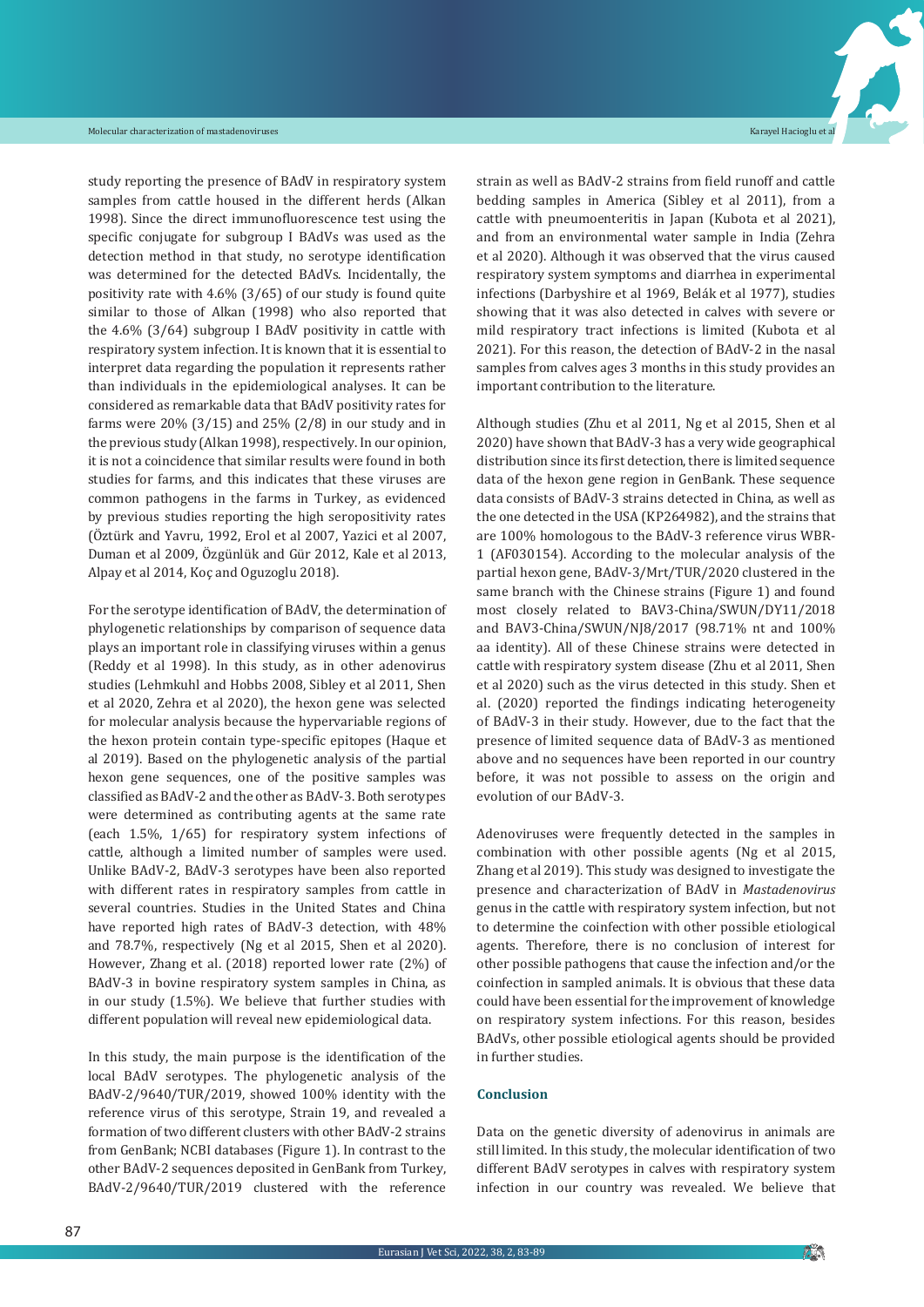this study, which provides valuable data on the molecular characterization of local viruses, will contribute to the developmentofvaccinesandthedeterminationofcommercial vaccine preferences to protect against adenovirus infection. Additionally, given that BAdVs are frequently detected as a pathogen of respiratory and digestive system infections, as well as environmental samples, and the evaluation of recombinant BAdV-3 as live vectors for vaccination and gene therapy in animals and humans, more research on these viruses is required.

#### **Conflict of Interest**

The authors did not report any conflict of interest or financial support.

#### **Funding**

During this study, any pharmaceutical company which has a direct connection with the research subject, a company that provides and / or manufactures medical instruments, equipment and materials or any commercial company may have a negative impact on the decision to be made during the evaluation process of the study or no moral support.

#### **References**

- Alkan F, 1998. Rapid diagnosis of bovine adenovirus subgroup 1 infections in cattle with acute respiratory disease by direct immunofluorescence technique. Ankara Üniv Vet Fak Derg, 45, 181–184.
- Alpay G, Tuncer P, Yeşilbağ K, 2014. Bir ada ekosistemindeki sığır, koyun ve keçilerde bazı viral enfeksiyonların serolojik olarak araştırılması. Ankara Üniv Vet Fak Derg, 61, 43–48.
- Amat S, 2019. Bovine respiratory disease in feedlot cattle: antimicrobial resistance in bovine respiratory bacterial pathogens and alternative antimicrobial approaches, In: Bacterial Cattle Diseases Ed; Abdelhay Essayed Kaoud H, IntechOpen, London, UK, pp; 1–16.
- Avci O, Yavru S, Sevik M, 2014. Antibody prevalence against respiratory viruses in naturally infected cattle in Central Anatolia. Eurasian J Vet Sci, 30(2), 80–84.
- Belák S, Pálfi V, Szekeres T, Tury E. 1977. Experimental infection of calves with an adenovirus isolated from sheep and related to bovine adenovirus type 2. Zentralblatt für Veterinärmedizin R B, 24, 542–547.
- Burgu İ, Toker A, 1985. Türkiye'de sığır adenoviruslarının (tip 1-2-3) serolojik olarak tesbiti. Ankara Üniv Vet Fak Derg, 32, 223–230.
- Darbyshire JH, Kinch DA, Jennings AR, 1969. Experimental infection of calves with bovine adenovirus types 1 and 2. Res Vet Sci, 10, 39–47.
- Duman R, Yavru S, Kale M, Avci O, 2009. Seroprevalence of viral upper respiratory infections in dairy cattle. Kafkas

#### Univ Vet Fak Derg, 15(4), 539–542.

- Erol N, Gür S, Yıldırım Y, Tan MT, 2007. A serological investigation on parainfluenza-3 (PI-3) and bovine adenovirus (BAV) infections in dairy cow enterprises in Aydın province. Kafkas Üniv Vet Fak Derg, 13(1), 43–47.
- ICTV, 2020. https://talk.ictvonline.org/ictv-reports/ ictv\_9th\_report/dsdna-viruses-2011/w/dsdna\_ viruses/93/adenoviridae, Accessed at: 04.11.2021.
- Kale M, Ozturk D, Hasircioglu S, Pehlivanoglu F, et al., 2013. Some viral and bacterial respiratory tract infections of dairy cattle during the summer season. Acta Vet Brno, 63, 227–236.
- Karayel Hacıoğlu İ, Coşkun N, Duran Yelken S, Sevinç S,et al., 2019. Phylogenetic analysis of bovine respiratory syncytial virus from calves with respiratory disorders. Kafkas Univ Vet Fak Derg, 25(2), 251–256.
- Koç BT, Oguzoglu TC, 2018. Virological and serological investigation of bovine adenovirus among dairy cattle. Tralleis Elektron Derg, 3(2), 243–249.
- Kubota N, Orihara S, Kumagai A, Kimura K, et al., 2021.<br>First isolation, molecular characterization, and molecular characterization, serological survey of bovine adenovirus type 2 in Japan. ResearchSquare, 1–14.
- Kumar S, Stecher G, Li M, Knyaz C, et al., 2018. MEGA X: Molecular evolutionary genetics analysis across computing platforms. Mol Biol Evol, 35(6), 1547–1549.
- Larsson A, 2014. AliView: A fast and lightweight alignment viewer and editor for large datasets. Bioinformatics, 30(22), 3276–3278.
- Lehmkuhl HD, Cutlip RC, DeBey BM, 1999. Isolation of a bovine adenovirus serotype 10 from a calf in the United States. J Vet Diagnostic Investig, 11(6), 485–490.
- Lehmkuhl, HD, Hobbs LA, 2008. Serologic and hexon phylogenetic analysis of ruminant adenoviruses. Arch Virol, 153(5), 891–897.
- Mattson DE, Norman BB, Dunbar JR, 1988. Bovine adenovirus type-3 infection in feedlot calves. Am J Vet Res, 49(1), 67– 69.
- Ng TFF, Kondov NO, Deng X, Van Eenennaam A, et al., 2015. A metagenomics and case-control study to identify viruses associated with bovine respiratory disease. J Virol, 89(10), 5340–5349.
- Özgünlük İ, Gür S, 2012. Güneydoğu Anadolu Projesi (GAP) kapsamındaki bölgede sığırlarda bovine adenovirus (BAV tip-1, 2 ve 3) enfeksiyonunun seroprevalansı. Harran Üniv Vet Fak Derg, 1(1), 1–5.
- Öztürk F, Yavru S, Duman R, Şimşek A, 1992. Konya bölgesi sığırlarında sığır adenovirus tip 2 enfeksiyonlarının serum nötralizasyon testi ile araştırılması. S Ü Vet Fak Derg, 8(2), 70–73.
- Paim WP, Bauermann FV, Kutish GF, Pillatzki A, et al., 2021. Identification and genetic characterization of an isolate of bovine adenovirus 7 from the United States, a putative member of a new species in the genus Atadenovirus. Arch Virol, 166(10), 2835–2839.
- Sambrook J, Fritsch EF, Maniatis T, 1989. Isolation of